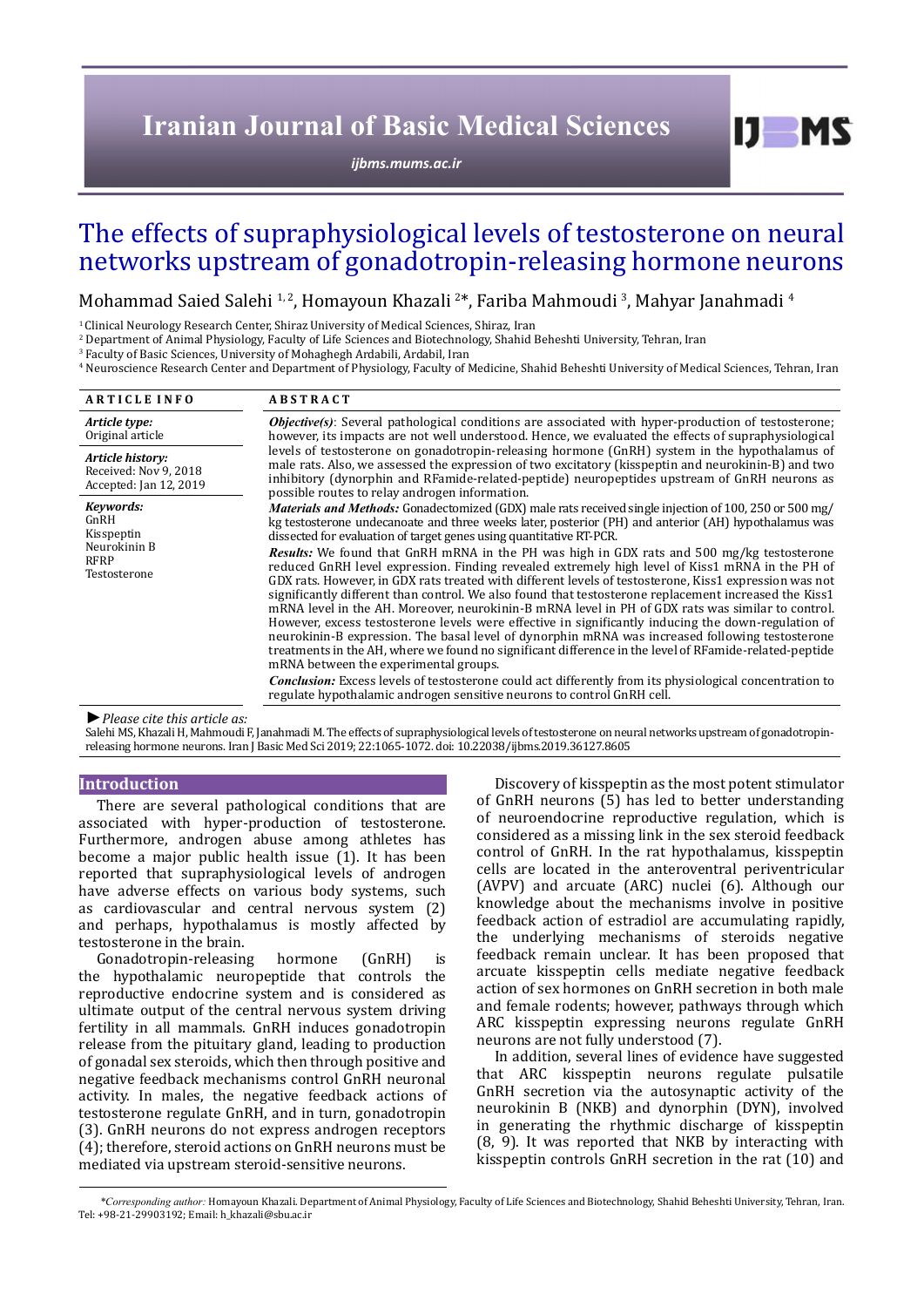DYN presumably relays inhibitory signals via kisspeptin cells (9). RFamide related peptide-3 (RFRP-3) belongs to the RFamide peptides family and in contrast to kisspeptin, hyperpolarizes GnRH neurons and inhibits the neuropeptide secretion. RFRP-3 is considered as a mammalian ortholog of avian gonadotropin-inhibitory hormone (11-13).

Since supraphysiological levels of testosterone might act differently from the physiological concentration of the steroid, we hypothesized that GnRH system might also be affected differently after the testosterone intervention. Accordingly, we investigated the impacts of abnormal testosterone levels on GnRH expression in hypothalamus of male rats. Furthermore, we evaluated the expression of two excitatory (kisspeptin and NKB) and two inhibitory (DYN and RFRP-3) neuropeptides upstream of GnRH neurons as possible messengers to relay testosterone signal.

# **Materials and Methods**

## *Animals*

In the present study, 30 randomly selected adult male Sprague–Dawley rats (weighing 200–250 g) were housed under controlled conditions (12 hr light/ dark cycle, 22 ° C temperature and ∼40% humidity) and allowed *ad libitum* access to standard food and water. This experiment was approved by Animal Care Committee of the Shahid Beheshti University, Tehran, Iran (approval number: D/920/1010) and carried out in compliance with the recommendations of the Care and Use of Laboratory Animals (National Academy Press, 1996, Washington, USA).

## *Gonadectomy and testosterone treatments*

All adult male rats were anesthetized with ketamine (100 mg/kg)/xylazine (10 mg/kg) and divided into five groups: one group of sham-operated nongonadectomized (CTL group), one group of bilaterally gonadectomized rats received normal saline (GDX group) and three groups of GDX rats received single intramuscular injection of 100 (GDX+T100), 250 (GDX+T250) and 500 (GDX+T500) mg/kg testosterone undecanoate (Nebido, Bayer Pharma, Berlin, Germany) to produce steady state supraphysiological levels of steroid hormone during the experiment. Testosterone undecanoate is a depot preparation allowing continuous slow release of free testosterone from the depot, which reaches the brain. These doses were chosen based on Callies *et al.* work who showed that a single injection of testosterone undecanoate is a well suited for long-term substitution in hypogonadism and is a convenient and effective tool for inducing a desire testosterone level for at least four weeks (14). A schema of experimental design is illustrated in Figure 1.

# *Tissue collection*

Three weeks following interventions, rats were anesthetized, brains were immediately removed and hypothalamus was dissected rostral to the anterior border of the optic chiasm, caudal to the posterior border of the mammillary body, 2 mm lateral to the third ventricle and dorsal to the ventral border of the thalamus. Since kisspeptin cells are located in two distinct hypothalamic nuclei, the third coronal cut was made just rostral to the infundibulum in the middle of the optic tract (15). Finally, posterior (PH) and anterior (AH) hypothalami were snap-freezed and stored at -80 ° C until further processing.

# *RNA extraction, cDNA synthesis and qRT-PCR*

Total RNAs extraction (YTzol Pure RNA buffer, Yekta Tajhiz Azma, Iran), DNaseI treatment (Thermo Scientific, USA) and cDNA synthesis (Easy cDNA Synthesis kit, Pars Tous, Iran) were performed on the AH and PH samples based on the manufacturer's instructions.

To evaluate GnRH, Kiss1, NKB, DYN and RFRP-3



**Figure 1.** A schema of the experimental design. GDX: gondectomized rats, GDX+T100: gonadectomized rat received 100 mg/kg testosterone undecanoate. GDX+T250: gonadectomized rat received 250 mg/kg testosterone undecanoate. GDX+T500: gonadectomized rat received 500 mg/ kg testosterone undecanoate. PH: posterior hypothalamus, AH: anterior hypothalamus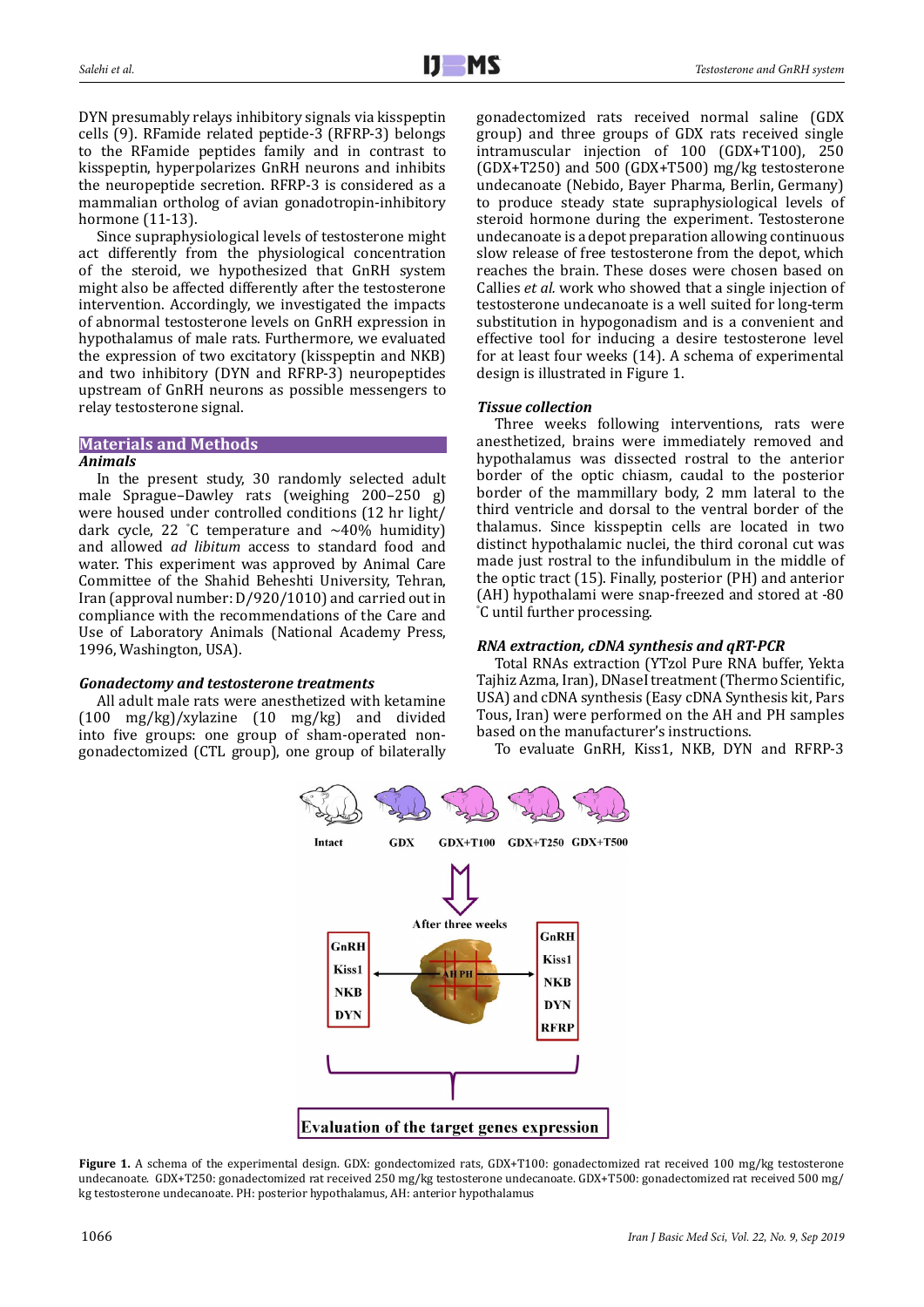**Table 1.** Primer sequences (5`–3`) used in quantitative polymerase chain reaction (qPCR)

| Gene              | Accession number | Sequence                   | Amplicon (bp) |  |  |
|-------------------|------------------|----------------------------|---------------|--|--|
| GnRH              | NM 012767        | F-GCCGCTGTTGTTCTGTTGACTG   | 133           |  |  |
|                   |                  | R-CCTCCTCCTTGCCCATCTCTTG   |               |  |  |
| Kiss <sub>1</sub> | NM 181692        | F-TGATCTCGCTGGCTTCTTGGC    | 98            |  |  |
|                   |                  | R-GGGTTCAGGGTTCACCACAGG    |               |  |  |
| RFRP-3            | NM 023952        | F-GAGTCCTGGTCAAGAGCAAC     | 93            |  |  |
|                   |                  | R-ACTGGCTGGAGGTTTCCTAT     |               |  |  |
| <b>NKB</b>        | NM 019162        | F-GGAAGGATTGCTGAAAGTGCTGAG | 130           |  |  |
|                   |                  | R-GGGAGTGTCTGGTTGGCTGTTC   |               |  |  |
| <b>DYN</b>        | NM 019374        | F-CGGCGTCAGTTCAAGGTGGTG    | 150           |  |  |
|                   |                  | R-AGCAAGCGAAGGAATAAGCAGAGG |               |  |  |
| Actin Beta        | NM 031144        | F-TCTATCCTGGCCTCACTGTC     | 122           |  |  |
|                   |                  | R-AACGCAGCTCAGTAACAGTCC    |               |  |  |

GnRH: gonadotropin-releasing hormone, RFRP-3: RFamide related peptide-3, NKB: neurokinin B, DYN: dynorphin

transcripts, triplicate reactions were carried out on the cDNA samples. In brief, twenty-microliter reaction mixture was prepared, consisting of RealQ Plus Master Mix Green (Ampliqon, Denmark), first strand cDNA template and appropriate qRT-PCR primer set (specific primers presented in Table 1). Thermo-cycling conditions were 95 ° C for 10 min before 40 cycles of 95 ° C for 30 sec, 56 ° C for 30 sec and 72 ° C for 30 sec on an ABI StepOne Real-Time PCR system (Applied Biosystems, USA). Melting curve analysis showed a single amplification peak for each reaction. The Ct value for each target was normalized to the copy number of the beta-actin transcript for each sample. Furthermore, a single band of the expected size was observed for amplified products (5 μl) that were subjected to electrophoresis on a 1% agarose gel stained with ethidium bromide. Fold changes in expression were calculated using the arithmetic formula 2-ΔΔCT (16).

Relative expression of GnRH, Kiss1, NKB and DYN genes were assessed on both the PH and AH samples, while expression of RFRP-3 was evaluated only on the PH.

#### *Hormone assay*

Serum testosterone and luteinizing hormone (LH) concentrations were measured just before tissue collection, using testosterone [125I] RIA kit and rLH [<sup>125</sup>I] RIA kit (Izotop, Hungary) according to the manufacturer's instructions.

#### *Statistical analysis*

Obtained data were subjected to the normality test, and comparisons between groups were made by oneway ANOVA plus the Tukey *post hoc* test using GraphPad Prism (Version 7.03, GraphPad Software, Inc., San Diego, CA). The mean±SEM are reported in the text and *P*<0.05 was considered to be statistically significant.

#### **Results**

Three weeks following interventions, serum testosterone concentration was measured to confirm the effectiveness of the drug in producing the desired hormone levels. As shown in Table 2, gonadectomy reduced mean testosterone concentration and androgen replacements, which dose dependently elevated the levels of steroid hormone. In addition, to determine whether different levels of testosterone have different ability to exert negative feedback action on gonadotropin secretion, serum LH concentration was also assessed. Although mean LH concentration was increased by more than 15-fold following gonadectomy, all three androgen treatments preserved gonadotropin secretion as much as the control (Table 2).

## *GnRH expression in response to supraphysiological levels of testosterone*

Here, quantitative RT–PCR was used to evaluate the ability of gonadectomy and supraphysiological levels of testosterone replacement to regulate gene expression in the AH and PH three weeks after interventions. As shown in Figure 2, GnRH transcript in the PH was high in GDX rats (*P*<0.01), and 500 mg/kg testosterone reduced the level of GnRH mRNA by about 50% (*P*<0.05). GnRH expression in the PH of rats was unaffected by the GDX+T100 or GDX+T250 treatments (*P*>0.05). Neither gonadectomy nor testosterone treatments affected the GnRH transcript in the AH (*P*>0.05).

# *Effects of testosterone interventions on the kisspeptin and neurokinin-B transcripts*

Next, we evaluated the effects of testosterone on

**Table 2.** Mean±SEM serum testosterone and luteinizing hormone (LH) concentration three weeks following interventions

|                                         | Experimental groups |                  |                 |                 |                  |
|-----------------------------------------|---------------------|------------------|-----------------|-----------------|------------------|
|                                         | CTL.                | GDX              | $GDX + T100$    | $GDX + T250$    | $GDX + T500$     |
| Mean testosterone concentration (ng/ml) | $1.52 \pm 0.21$     | $0.17 \pm 0.01$  | $4.41 \pm 0.85$ | $8.86 \pm 0.63$ | $13.15 \pm 2.45$ |
| Mean LH concentration (ng/ml)           | $1.96 \pm 0.24$     | $31.94 \pm 6.09$ | $1.70 \pm 0.21$ | $1.42 \pm 0.19$ | $1.83 \pm 0.07$  |

CTL: sham-operated non-gonadectomized, GDX: gondectomized rats, GDX+T100: GDX rat received 100 mg/kg testosterone undecanoate. GDX+T250: GDX rat received 250 mg/kg testosterone undecanoate. GDX+T500: GDX rat received 500 mg/kg testosterone undecanoate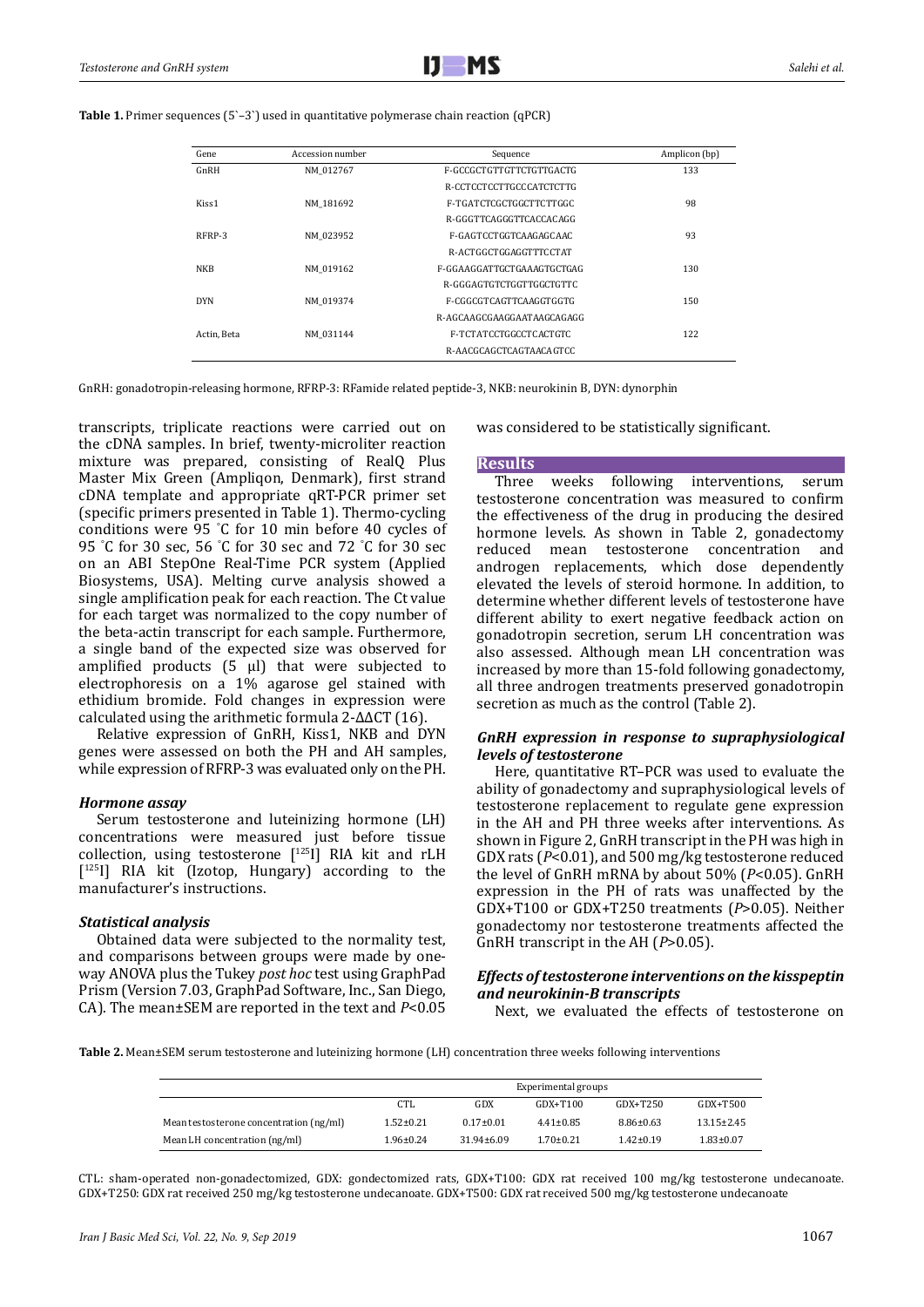

**Figure 2.** A) Relative expression of gonadotropin-releasing hormone (GnRH) mRNA in the rat posterior and anterior hypothalamus following testosterone interventions compared to control group. \**P*<0.05, \*\**P*<0.01, ns: non-significant; B) Statistical comparison between groups; values with different superscripts are significantly different (*P*<0.05). Data are represented as mean±SEM

two excitatory neuropeptides upstream of GnRH neurons. It was previously reported that kisspeptin in the ARC and AVPV is regulated by physiological level of testosterone (17). In the present work, we studied the effect of supraphysiological level of testosterone. We found, extremely high (more than 2600%) level of Kiss1

transcript in the PH of GDX rats (*P*<0.001). However, in GDX rats treated with different levels of testosterone, Kiss1 expression was not significantly different than the control rats (*P*>0.05) (Figure 3A). We also found that testosterone replacement elevated Kiss1 transcript level in the AH of GDX animals by around 700% when compared to the control group (*P*<0.001) (Figure 3B).

NKB is another neuropeptide in the hypothalamus that has crucial function in regulating GnRH system. NKB mRNA in PH of GDX rats was similar to those of the control (*P*>0.05). However, all three different treatments were able to induce a significant down-regulation in gene expression (*P*<0.05) (Figure 4). On the other hand, the level of NKB mRNA in the AH of gonadectomized rats was not significantly different from that of AH in control rats or that of GDX rats receiving 100 mg/kg testosterone (*P*>0.05). However, treatment with 250 or 500 mg/kg testosterone increased NKB transcript slightly but significantly in the AH (*P*<0.05) (Figure 4).

# *Dynorphin and RFRP expression in response to testosterone replacements*

Next, the effects of supraphysiological levels of testosterone on two inhibitory neuropeptides – DYN and RFRP– that can regulate GnRH cells, were investigated. DYN expression was not significantly different with/ without testosterone in the PH (*P*>0.05) (Figure 5). Furthermore, the basal level of DYN transcript elevated after testosterone interventions in the AH. It should be noted that testosterone only at its highest dose could statistically up-regulate DYN expression (*P*<0.05) (Figure 5). RFRP mRNA in the hypothalamus of GDX rats with and without testosterone was also determined by qRT-PCR. We found no significant difference in the level of RFRP mRNA between the experimental groups (*P*>0.05) (Figure 6).



**Figure 3.** A and B) Relative expression of Kiss1 mRNA in the rat posterior and anterior hypothalamus following testosterone interventions compared to control group. \*\*\**P*<0.001. a and b) Statistical comparison between groups in the posterior and anterior hypothalamus; values with different superscripts are significantly different (*P*<0.05). Data are represented as mean±SEM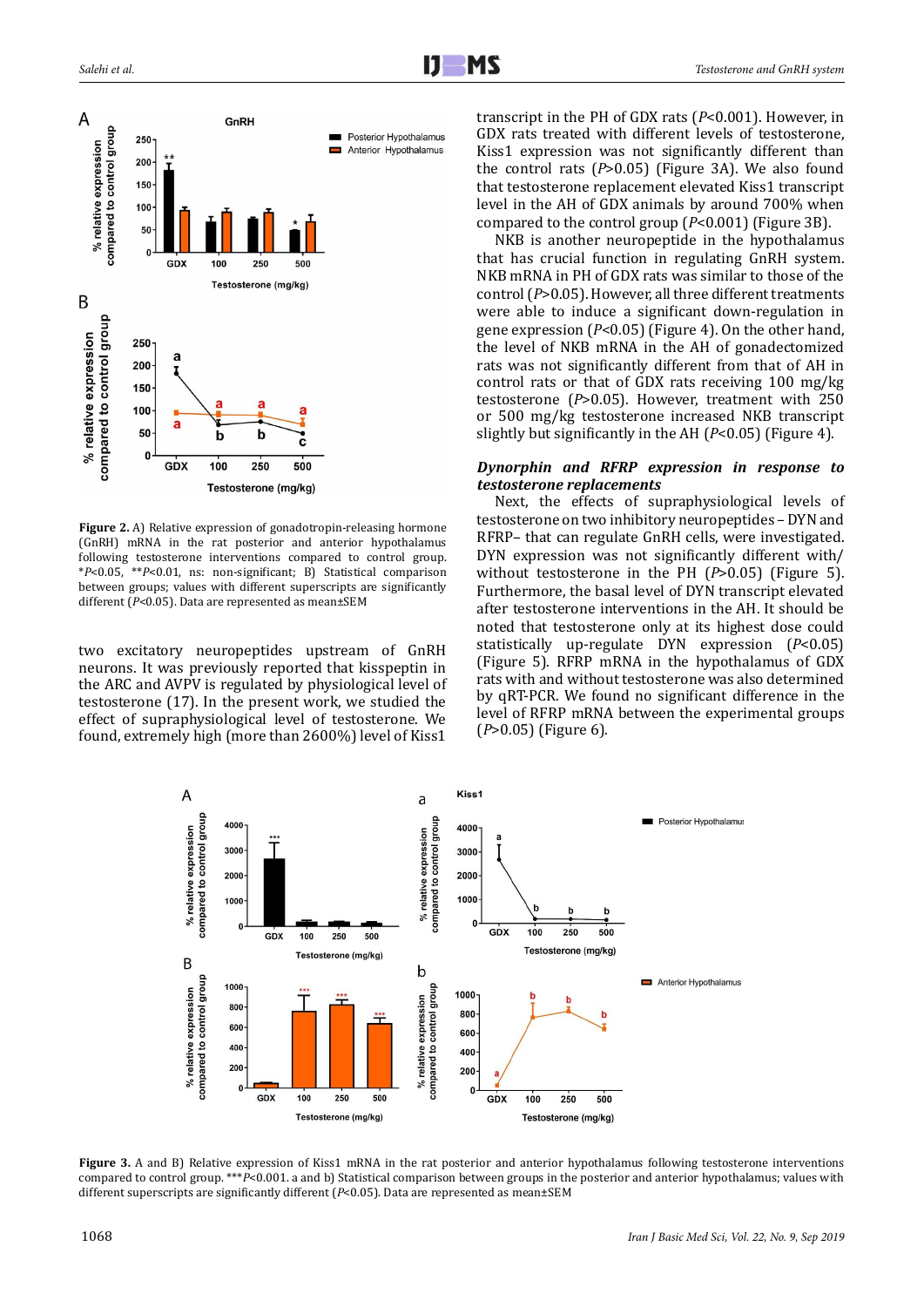

**Figure 4.** A) Relative expression of neurokinin-B mRNA in the rat posterior and anterior hypothalamus following testosterone interventions compared to control group. \**P*<0.05. B) Statistical comparison between groups; values with different superscripts are significantly different (*P*<0.05). Data are represented as mean±SEM



**Figure 5.** A) Relative expression of dynorphin mRNA in the rat posterior hypothalamus following testosterone interventions compared to control group. \**P*<0.05. B) Statistical comparison between groups; values with different superscripts are significantly different (*P*<0.05). Data are represented as mean±SEM

#### **Discussion**

In the present study, we confirmed the hypothesis that supraphysiological levels of testosterone can act differently from its physiological concentration to regulate hypothalamic androgen sensitive neurons in order to control GnRH cell. It has been known for while



**Figure 6.** A) Relative expression of RFamide-related-peptide-3 mRNA in the rat posterior hypothalamus following testosterone interventions compared to control group. B) Statistical comparison between groups; values with different superscripts are significantly different (*P*<0.05). Data are represented as mean±SEM

that testosterone exerts negative feedback action on gonadotropin secretion, demonstrated by an elevated release of LH following castration. Although testicular steroid can act at pituitary gonadotrope and/or hypothalamus levels, obtained data from hypothalamopituitary disconnection models revealed that the predominant site at which testosterone act to regulate the secretion of LH is within the central nervous system (3). At odds with obvious LH response to testosterone, the effect of testicular steroid on GnRH level were often time inconclusive and contradictory. Previous studies showed either a decrease (18, 19), increase (20, 21) or no change (22, 23) in the content of hypothalamic GnRH following castration. Therefore, we first evaluated whether gonadectomy and testosterone treatments can alter hypothalamic GnRH expression. Our findings showed that gonadectomy increased GnRH mRNA in the PH, and the highest dose of testosterone treatment had a reverse effect on GnRH expression; however, neither gonadectomy nor testosterone treatments affected GnRH mRNA in AH.

There is no doubt that gonadal steroids exert their impacts on GnRH through upstream steroid-sensitive neurons. Kisspeptin neurons as the most important stimulatory input to GnRH cells have been suggested to have a role in testosterone negative feedback mechanism. In this regard, it was reported that castration caused a significant increase in Kiss1 expression in the arcuate of many species such as rats (24), mice (17), goat (25) and monkey (26), which was reversed with testosterone replacement. Similarly, in the present study we observed significant elevation of Kiss1 mRNA in the PH (where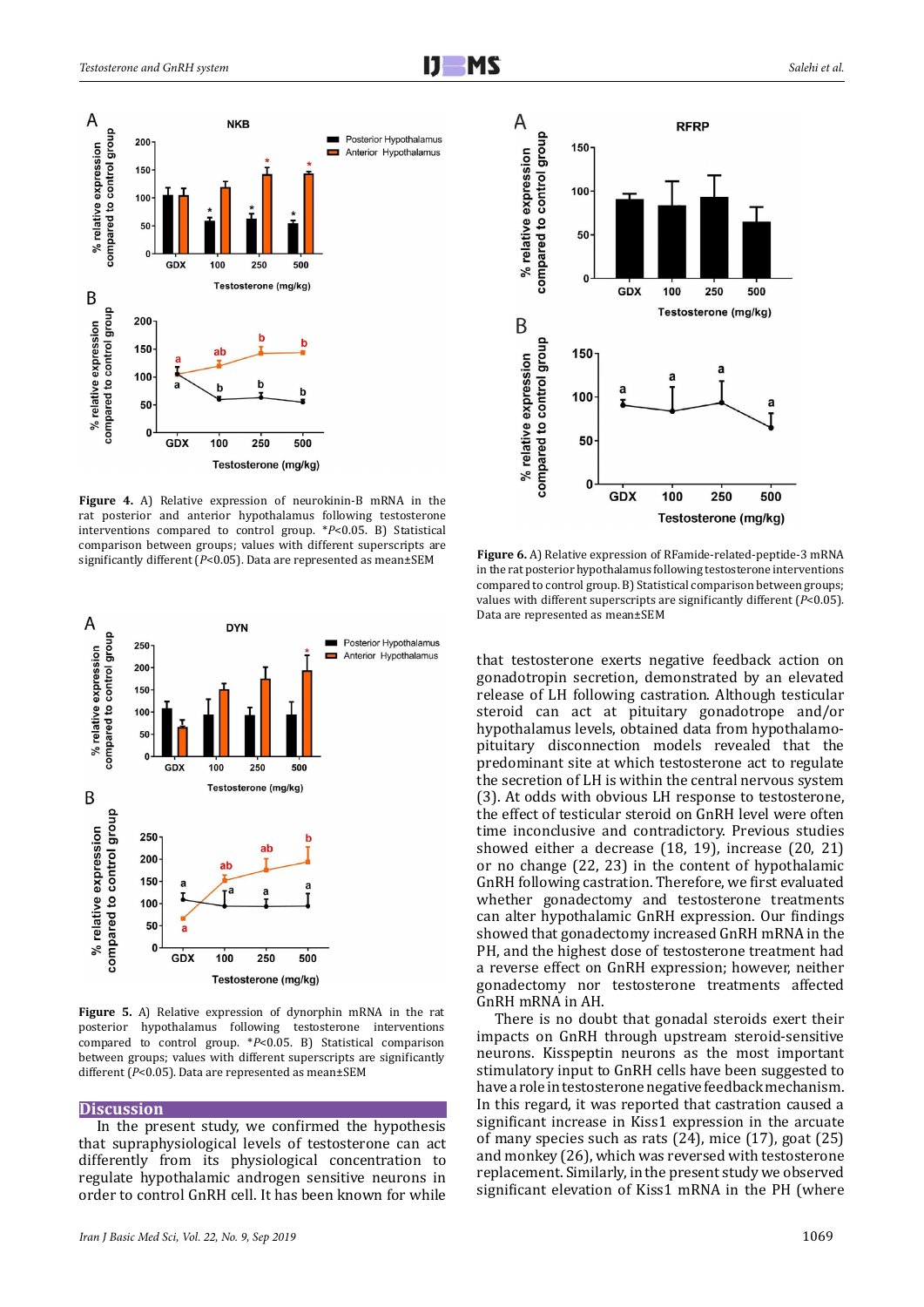ARC nucleus is located) following gonadectomy, while all supraphysiological levels of testosterone decreased GnRH expression to levels found in the control rats. Although kisspeptin cells in ARC are ideally located to act as the missing link in the sex steroid feedback control of GnRH, presently there is little evidence for anatomical connection between GnRH neurons and ARC kisspeptin neurons (7).

On the other hand, our results showed that excess testosterone exposure can lead to up-regulation of kisspeptin expression (more than 700%) in the AH where AVPV nucleus is located. Also, Kiss1 mRNA in the GDX rats decreased by around 50%, but it was not statistically significant. In female rodents, it is welldocumented that AVPV kisspeptin neurons mediate estrogen positive feedback effect to stimulate the preovulatory GnRH/LH surge. In males, kisspeptin cells in AVPV have the same response similar to the female AVPV, but its physiological role is not welldefined as males normally do not generate sex steroid positive feedback (27). Since testosterone regulation of kisspeptin in the AVPV is mediated via estrogen signaling (17), supraphysiological levels of testosterone, which were employed in the present study, could increase Kiss1 expression in the AH after aromatization to estrogen.

NKB is another neuropeptide with crucial role in the control of reproductive function and inactivating mutations in the genes encoding NKB or its receptors, which results in hypogonadotropic hypogonadism (28). In the rat hypothalamus, majority of NKB mRNA expressing neurons locate in the lateral hypothalamic area (LHA) and ARC (29). Since arcuate NKB neurons co-express androgen receptor (30) and these neurons directly interact with GnRH cells, especially at the median eminence (31), we evaluated the effects of testicular steroid hormone on NKB expression. Here, gonadectomy did not affect NKB expression in the hypothalamus, although, supraphysiological doses of testosterone clearly reduced NKB mRNA in the PH. Previous reports showed either increase (32) or no change (33) in the level of arcuate NKB expression following castration.

Also in female rats, NKB expression in the ARC was reduced during the afternoon of pro-estrus when circulating estradiol is in its maximum level. Similarly, ovariectomized rats treated with estradiol had fewer NKB mRNAs in the ARC compare to non-treated group (10). Furthermore, based on a postmortem investigation, older men with lower testosterone concentrations had greater numbers of NKB neurons in the infundibular nucleus than young men (34).

On the other hand, we found that in GDX rats receiving 250 or 500 mg/kg testosterone, NKB mRNAs in the AH were slightly but significantly higher than the other groups. Interestingly, estradiol treatment induced NKB expression in the LHA of ovariectomized rats (35). Therefore, based on our findings, high testosterone concentrations might exert dual opposite effects on NKB expression in the ARC and LHA. However, further clarification is required to define whether the effects of testosterone on NKB neurons is direct or mediated via estrogen signaling.

DYN is another element, known for a long time as

an inhibitor of gonadotropin secretion (36, 37), which belongs to endogenous opioid peptides family and is considered to mediate the negative feedback effects of progesterone on GnRH pulse frequency (38). Also, a number of pharmacological evidences have proposed that endogenous opioid peptides might be involved in mediating the negative feedback effects of testosterone (3). Our results showed that DYN expression was not affected with or without testosterone in the PH; however, androgen treatment could elevate DYN mRNA in the AH. In line with our findings, Dudek *et al.* found that orchidectomy did not significantly change the number of DYN cells in the ARC of rats (33).

There are fewer DYN neurons in the infundibular nucleus of the postmenopausal women compared to the premenopausal group (39). Furthermore, ovariectomy reduces the number of DYN mRNA expressing neurons in the preoptic area, AH and ARC in ewes (40), which raise the possibility of inducing DYN expression by estradiol. However, it was reported that expression of DYN is inhibited by estradiol in female mice (8, 41). As DYN mRNAs have been widely distributed throughout the hypothalamus (42); hence, *in situ* analysis such as immunohistochemical study is required to understand the exact localization of the observed changes.

In rodents, RFRP neurons are exclusively located in the dorsomedial hypothalamic nucleus and inhibit GnRH neural activity by sending projections to these cells (11-13). Although androgen receptor was detected in RFRP neurons of male hamster (43), virtually no RFRP neurons in male and female mice co-expressed androgen receptor (44). In addition, estrogen receptor-α mRNA was expressed in approximately 40% of RFRP neurons in hamster (43), 18% in ovariectomized mice (45) and 25% in male and female intact mice (44). Accordingly, we hypothesized that excess testosterone levels might affect RFRP expression directly or following aromatization. Our findings showed that neither gonadectomy nor testosterone treatments affected RFRP mRNA in the hypothalamus. Similarly, there was no statistical difference in RFRP expression between castrated and sham-operated hamsters. Also, the RFRP expression in hamsters treated with testosterone for 4 weeks was not statistically different from castrated group (46). In addition, it was reported that RFRP expression is moderately regulated by estradiol in male and female mice and unaffected by dihydrotestosterone. Therefore, androgen-signaling seems not to be an important regulator of RFRP neurons.

## **Limitation**

In the present study, we assessed target genes in the AH and PH; however, for more accurate evaluation, dissecting each hypothalamic nucleus is recommended. In addition, for better understating of supraphysiological levels of testosterone effects, evaluation of target genes expression at the level of protein using techniques such as immunohistochemistry or western-blot are recommended.

## **Conclusion**

Our results showed that supraphysiological levels of testosterone elevate relative expression of kisspeptin,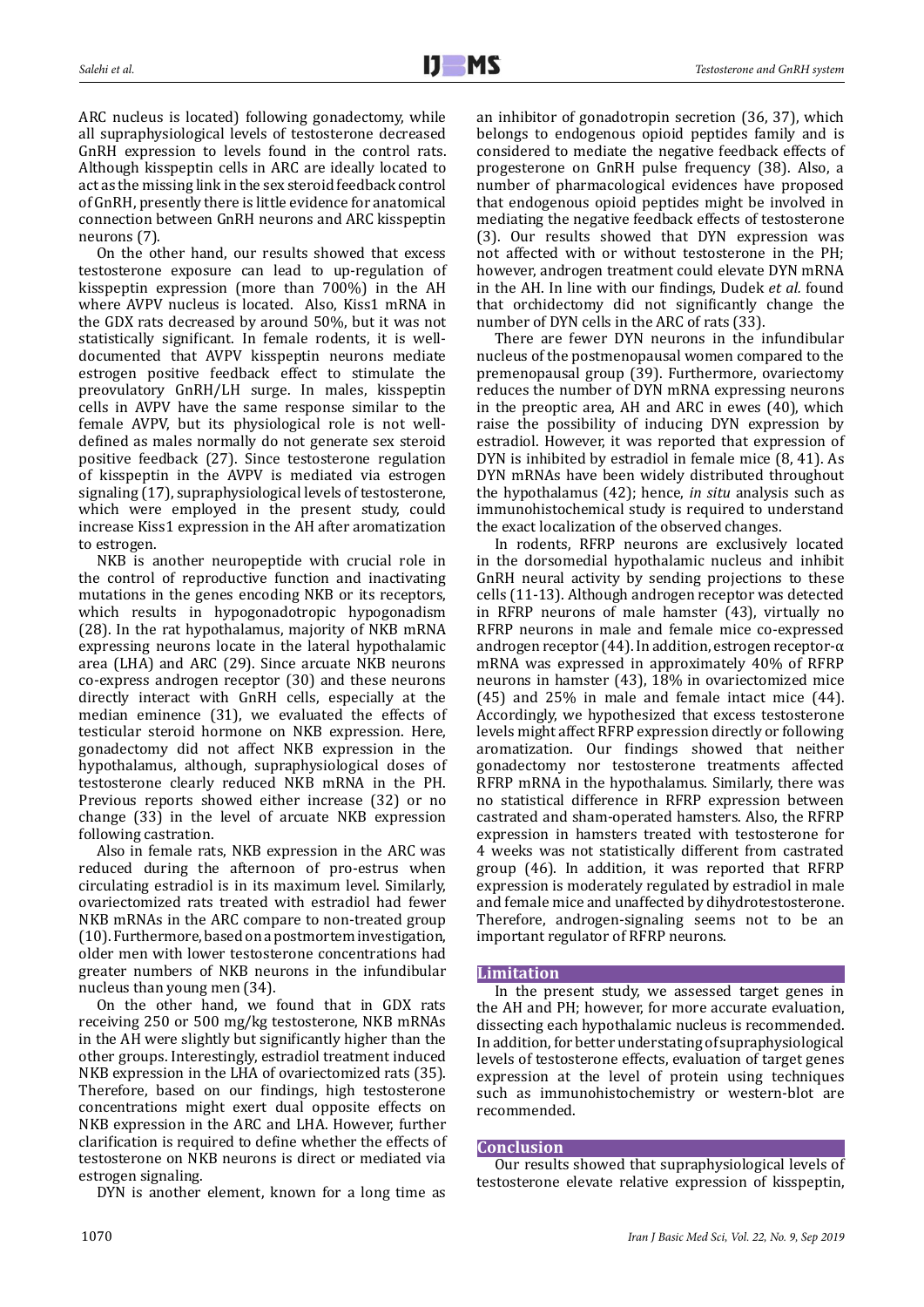NKB and DYN in the AH of male rats while decreasing GnRH and NKB mRNAs in the PH. Thus, excess level of the testicular steroid hormone affects neural networks upstream of GnRH neurons differently from its physiological concentration. Therefore, testosterone abuse might have long-term undesirable effects on the brain due to its adverse impacts on various neuropeptides system.

#### **Acknowledgment**

This study was financially supported by Shahid Beheshti University Grant No. 60092 and the results described in this paper were part of PhD student thesis. The authors are thankful to the Neuroscience Research Center, Shahid Beheshti University of Medical Sciences, for the technical support of this work. Also the authors wish to thank Mr. H. Argasi at the Research Consultation Center (RCC) of Shiraz University of Medical Sciences for his invaluable assistance in editing this manuscript.

### **Conflicts of Interest**

The authors declare that they have no conflict of interest.

#### **References**

1. Harmer PA. Anabolic-androgenic steroid use among young male and female athletes: is the game to blame? Br J Sports Med 2010; 44:26-31.

2. Basaria S. Androgen abuse in athletes: detection and consequences. J Clin Endocrinol Metab 2010; 95:1533-1543.

3. Tilbrook A, Clarke I. Negative feedback regulation of the secretion and actions of gonadotropin-releasing hormone in males. Biol Reprod 2001; 64:735-742.

4. Huang X, Harlan RE. Absence of androgen receptors in LHRH immunoreactive neurons. Brain Res 1993; 624:309-311.

5. Rønnekleiv OK, Kelly MJ. Kisspeptin excitation of GnRH neurons. In: Kauffman AS, Smith JT, editors. Kisspeptin signaling in reproductive biology. New York: Springer; 2013. p. 113-131.

6. Mikkelsen JD, Simonneaux V. The neuroanatomy of the kisspeptin system in the mammalian brain. Peptides 2009; 30:26-33.

7. Herbison AE. Physiology of the adult gonadotropin-releasing hormone neuronal network. In: Plant TM, Zeleznik AJ, editors. Knobil and Neill's physiology of reproduction (Fourth Edition). San Diego: Academic Press; 2015. p. 399-467.

8. Navarro VM, Gottsch ML, Chavkin C, Okamura H, Clifton DK, Steiner RA. Regulation of gonadotropin-releasing hormone secretion by kisspeptin/dynorphin/neurokinin B neurons in the arcuate nucleus of the mouse. J Neurosci 2009; 29:11859- 11866.

9. Wakabayashi Y, Nakada T, Murata K, Ohkura S, Mogi K, Navarro VM, *et al*. Neurokinin B and dynorphin A in kisspeptin neurons of the arcuate nucleus participate in generation of periodic oscillation of neural activity driving pulsatile gonadotropin-releasing hormone secretion in the goat. J Neurosci 2010; 30:3124-3132.

10. Navarro VM, Castellano JM, McConkey SM, Pineda R, Ruiz-Pino F, Pinilla L, *et al*. Interactions between kisspeptin and neurokinin B in the control of GnRH secretion in the female rat. Am J Physiol Endocrinol Metab 2011; 300:E202-E210.

11. Kriegsfeld LJ, Gibson EM, Williams W, Zhao S, Mason AO, Bentley GE, *et al*. The roles of RFamide-Related Peptide-3 in mammalian reproductive function and behaviour. J Neuroendocrinol 2010; 22:692-700.

12. Salehi MS, Tamadon A, Shirazi MRJ, Namavar MR, Zamiri MJ. The role of arginine-phenylalanine-amide-related peptides in mammalian reproduction. Int J Fertil Steril 2015; 9:268-276. 13. Wang H, Khoradmehr A, Jalali M, Salehi MS, Tsutsui K, Jafarzadeh Shirazi MR, *et al*. The roles of RFamide-related peptides (RFRPs), mammalian gonadotropin-inhibitory hormone (GnIH) orthologues in female reproduction. Iran J Basic Med Sci 2018; 21:1210-1220.

14. Callies F, Kollenkirchen U, Von Zur Mühlen C, Tomaszewski M, Beer S, Allolio B. Testosterone undecanoate: a useful tool for testosterone administration in rats. AMA Arch Gen Psychiatry 2003; 111:203-208.

15. Salehi MS, Namavar MR, Jafarzadeh Shirazi M, Rahmanifar F, Tamadon A. A simple method for isolation of the anteroventral periventricular and arcuate nuclei of the rat hypothalamus. Int J Exp Clin Anat 2012; 6-7:48-51.

16. Livak KJ, Schmittgen TD. Analysis of relative gene expression data using real-time quantitative PCR and the 2− ΔΔCT method. Methods 2001; 25:402-408.

17. Smith JT, Dungan HM, Stoll EA, Gottsch ML, Braun RE, Eacker SM, *et al*. Differential regulation of KiSS-1 mRNA expression by sex steroids in the brain of the male mouse. Endocrinology 2005; 146:2976-2984.

18. Park Y, Dai Park S, Kyoo CW, Kim K. Testosterone stimulates LH-RH-like mRNA level in the rat hypothalamus. Brain Res 1988; 451:255-260.

19. Zanisi M, Celotti F, Ferraboschi P, Motta M. Testosterone metabolites do not participate in the control of hypothalamic LH-releasing hormone. J Endocrinol 1986; 109:291-296.

20. Roselli C, Kelly M, Ronnekleiv O. Testosterone regulates progonadotropin-releasing hormone levels in the preoptic area and basal hypothalamus of the male rat. Endocrinology 1990; 126:1080-1086.

21. Selmanoff M, Shu C, Petersen SL, Barraclough CA, Zoeller RT. Single cell levels of hypothalamic messenger ribonucleic acid encoding luteinizing hormone-releasing hormone in intact, castrated, and hyperprolactinemic male rats. Endocrinology 1991; 128:459-466.

22. Rothfeld J, Hejtmancik J, Conn P, Pfaff D. LHRH messenger RNA in neurons in the intact and castrate male rat forebrain, studied by in situ hybridization. Exp Brain Res 1987; 67:113- 118.

23. Wiemann JN, Clifton DK, Steiner RA. Gonadotropinreleasing hormone messenger ribonucleic acid levels are unaltered with changes in the gonadal hormone milieu of the adult male rat. Endocrinology 1990; 127:523-532.

24. Irwig MS, Fraley GS, Smith JT, Acohido BV, Popa SM, Cunningham MJ, *et al*. Kisspeptin activation of gonadotropin releasing hormone neurons and regulation of KiSS-1 mRNA in the male rat. Neuroendocrinology 2004; 80:264-272.

25. Matsuyama S, Ohkura S, Mogi K, Wakabayashi Y, Mori Y, Tsukamura H, *et al*. Morphological evidence for direct interaction between kisspeptin and gonadotropin-releasing hormone neurons at the median eminence of the male goat: an immunoelectron microscopic study. Neuroendocrinology 2011; 94:323-332.

26. Shibata M, Friedman R, Ramaswamy S, Plant T. Evidence that down regulation of hypothalamic KiSS-1 expression is involved in the negative feedback action of testosterone to regulate luteinising hormone secretion in the adult male rhesus monkey (Macaca mulatta). J Neuroendocrinol 2007; 19:432-438.

27. Smith JT. Sex steroid regulation of kisspeptin circuits. In: Kauffman AS, Smith JT, editors. Kisspeptin signaling in reproductive biology. New York: Springer; 2013. p. 275-295.

28. Grachev P, Millar R, O'byrne K. The role of neurokinin neuroendocrinology.